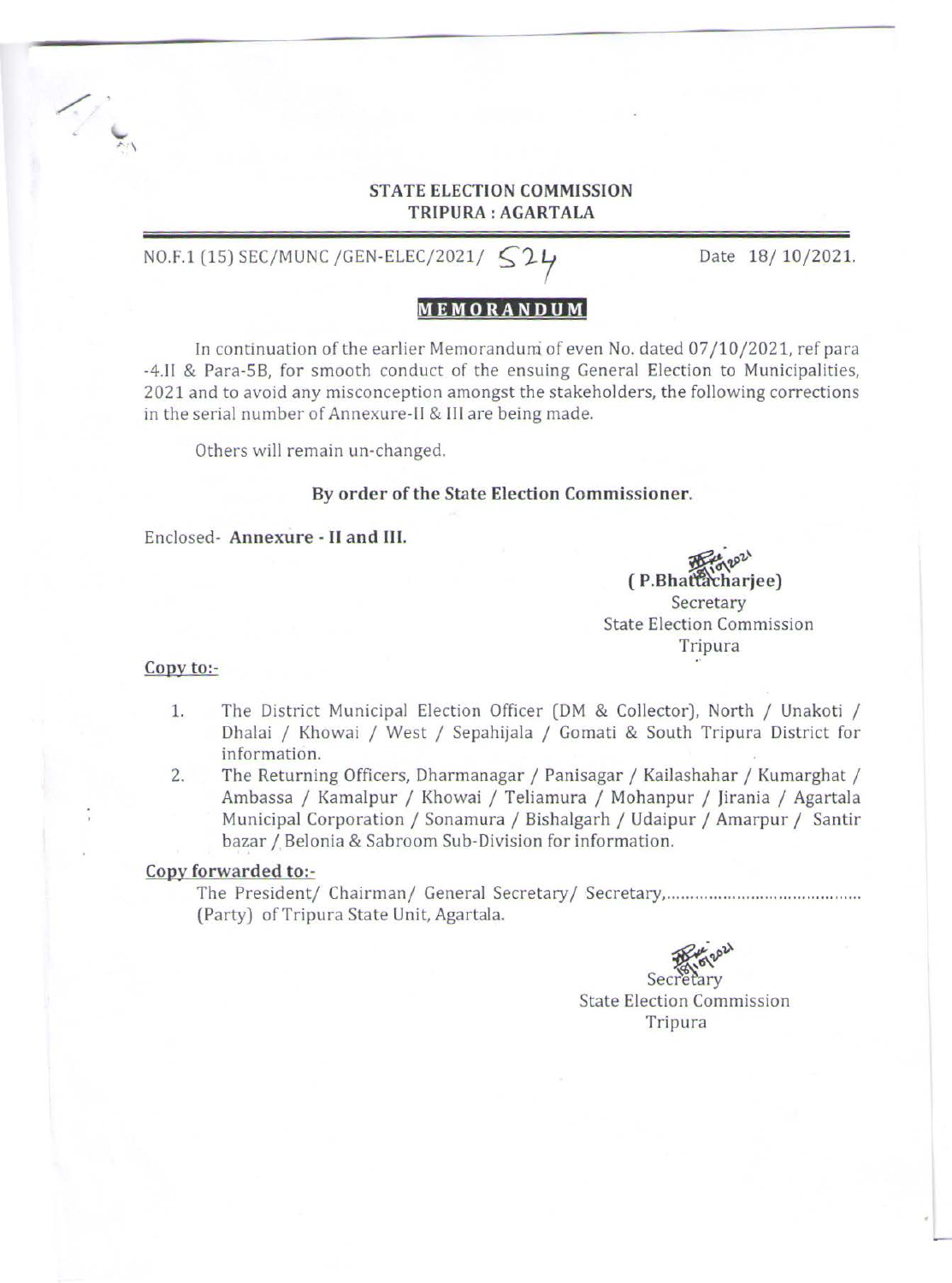#### ANNEXURE-II.

#### GENERAL ELECTION TO MUNICIPALITIES. 2021.

## COMMUNICATION WITH REGARD TO AUTHORIZATION OF MEMBER OF POLITICAL PARTY TO INTIMATE NAMES OF CANDIDATES SET UP BY RECOGNIZED POLITICAL PARTY.

To

### The Returning Officer of

................... Municipal Corporation/Municipal Council/Nagar Panchayat Constituency (Ward) under

Municipal Corporation/Municipal Council/Nagar Panchayat.

## Subject:- Authorization of persons to intimate Name of candidates.

Sir,

I hereby communicate that the following person(s) has/have been authorized in pursuance of Clause (c) of Sub rule (1) of Rule 18 of the Tripura Municipalities (Conduct of Election) Rules, 1995 to sign the notice regarding the names of candidates proposed to be set up by the ............................... party at the elections cited above.

| Name of person<br>authorized<br>to send notice | Name of office<br>held in the Party | $Distrit(s)/area(s)$ , constituency in<br>respect of which he/she has been<br>authorized |
|------------------------------------------------|-------------------------------------|------------------------------------------------------------------------------------------|
|                                                |                                     |                                                                                          |
|                                                |                                     |                                                                                          |
|                                                |                                     |                                                                                          |
|                                                |                                     |                                                                                          |

2. The specimen signature of the above mentioned person(s) so authorized are given below:

(1) Specimen signature of Sri/Smt ..................................................................................... ..

| i   |                                                                                                               |
|-----|---------------------------------------------------------------------------------------------------------------|
|     |                                                                                                               |
|     | 이번 이 가장 이 사람이 아니? 이 사람은 사람들은 어떻게 하는 것 같아. 이 사람들은 아이들이 아니?                                                     |
| iii | 1999 A LA DISTRIBUIRA DE MONTENA DE MONTENERO DE PORTO DE LA MONTE DE LA DISTRIBUIRA DE LA MONTENA DE LA LA C |

(2) Specimen signature of Sri/Smt. .................................................................................... .

| i)  | 20일 : 4 - 2007년 2017년 2018년 2019년 2019년 2019년 2019년 2월 50일 3월 50일 3월 5일 3월 5일 3월 5일 3월 5일 3월 5일 3월 5일 3월 5일 3월 |
|-----|----------------------------------------------------------------------------------------------------------------|
| ii) |                                                                                                                |

| iii) |  |
|------|--|
|      |  |
|      |  |

(3) Specimen signature of Sri/Smt... ................................................................................... .

| í   | 在这里的过去式和过去分词 化聚合聚合 医心包 医心包性皮炎 医心包 医血管性皮炎 医心包性 医心包的 医心包 医心包 医心包的 医心包的 医心包 医心包 医心包的 医心包 |
|-----|---------------------------------------------------------------------------------------|
| ii  |                                                                                       |
| iií |                                                                                       |

President/Chairman/ General Secretary/ Secretary. Seal of the Party.

| ×.<br>$\sim$ |  |
|--------------|--|
|              |  |